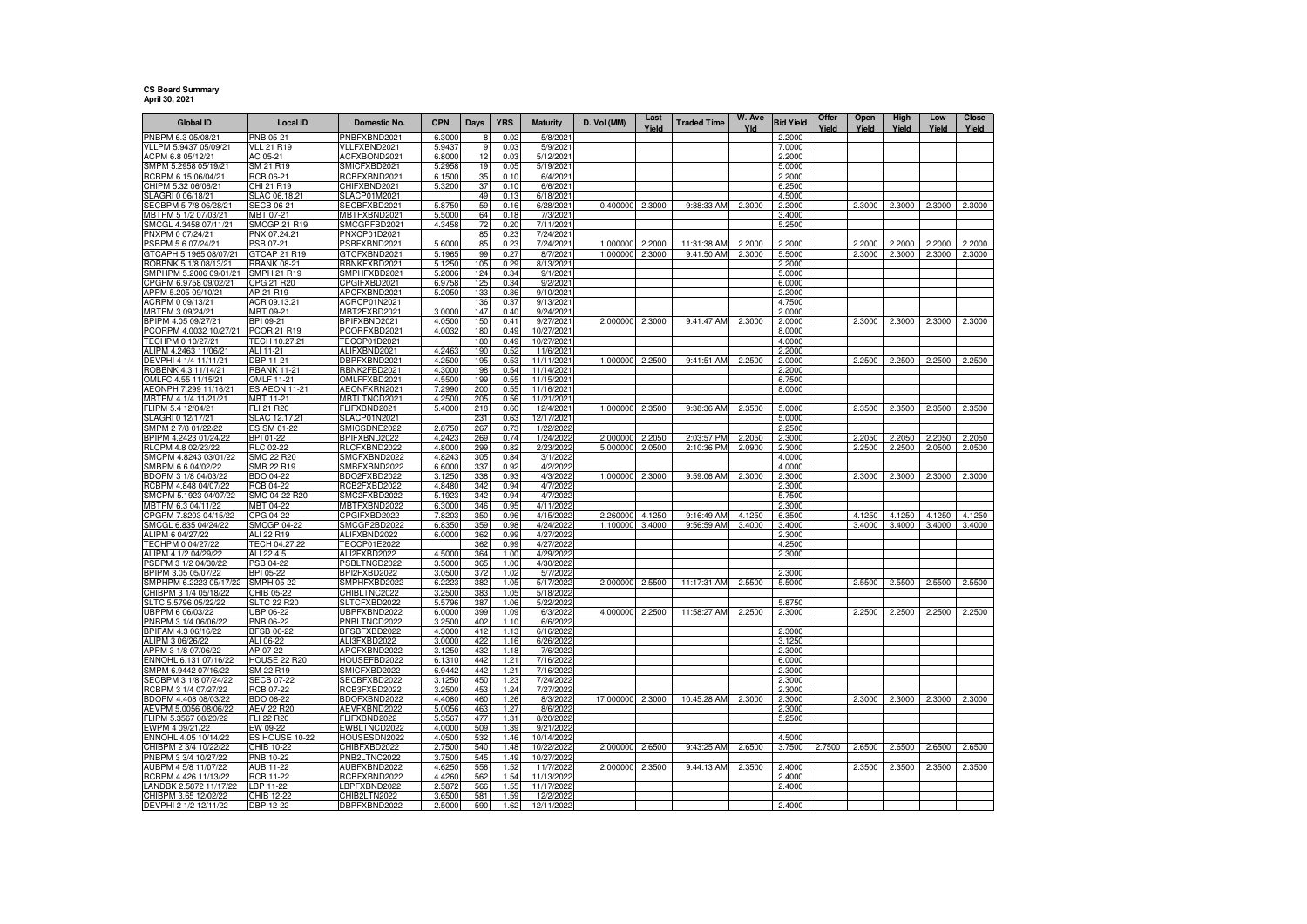| <b>Global ID</b>                                | <b>Local ID</b>                       | Domestic No.                        | <b>CPN</b>       | <b>Days</b>  | <b>YRS</b>   | <b>Maturity</b>          | D. Vol (MM) | Last<br>Yield | <b>Traded Time</b> | W. Ave<br>Yld | <b>Bid Yield</b> | Offer<br>Yield | Open<br>Yield | High<br>Yield | Low<br>Yield | <b>Close</b><br>Yield |
|-------------------------------------------------|---------------------------------------|-------------------------------------|------------------|--------------|--------------|--------------------------|-------------|---------------|--------------------|---------------|------------------|----------------|---------------|---------------|--------------|-----------------------|
| ROBBNK 4 1/8 12/16/22                           | <b>RBANK 12-22</b>                    | RBANKLTN2022                        | 4.125            | 595          | 1.6          | 12/16/202                |             |               |                    |               |                  |                |               |               |              |                       |
| SMCGL 5 3/8 12/22/22                            | <b>SMCGP 22 R20</b>                   | SMCGPFBD2022                        | 5.3750           | 601          | 1.65         | 12/22/2022               |             |               |                    |               | 6.5000           |                |               |               |              |                       |
| FLIPM 5.0496 01/07/23<br>PSBPM 4 1/2 02/04/23   | CPI 01-23 R20<br>PSB 02-23            | CPIFXBND2023<br>PSBFXBND2023        | 5.0496<br>4.5000 | 617<br>645   | 1.69<br>1.77 | 1/7/2023<br>2/4/2023     |             |               |                    |               | 3.0000<br>4.0000 |                |               |               |              |                       |
| RCBPM 3 3/4 02/11/23                            | RCB 02-23                             | RCBLTNCD2023                        | 3.7500           | 652          | 1.79         | 2/11/2023                |             |               |                    |               |                  |                |               |               |              |                       |
| BDOPM 3 5/8 02/18/23                            | BDO 02-23                             | BDOLTNCD2023                        | 3.6250           | 659          | 1.80         | 2/18/2023                |             |               |                    |               |                  |                |               |               |              |                       |
| EWPM 4 1/2 02/21/23                             | EW 02-23                              | EWBFXBND2023                        | 4.5000           | 662          | 1.81         | 2/21/2023                |             |               |                    |               | 3.5000           |                |               |               |              |                       |
| GTCAPH 5.0937 02/27/23                          | GTCAP 23 R20                          | GTCFXBND2023                        | 5.0937           | 668          | 1.83         | 2/27/2023                |             |               |                    |               | 5.8750           |                |               |               |              |                       |
| SMPHPM 5.663 03/01/23<br>SMCPM 6 1/4 03/19/23   | SMPH 23 R21<br>SMC 23 R21             | SMPHFXBD2023<br>SMCFXBND2023        | 5.6630<br>6.2500 | 670<br>688   | 1.83<br>1.88 | 3/1/2023<br>3/19/2023    |             |               |                    |               | 5.5000<br>3.5000 |                |               |               |              |                       |
| MBTPM 4 1/2 04/24/23                            | MBT 04-23                             | MBTFXBND2023                        | 4.5000           | 724          | 1.98         | 4/24/202                 |             |               |                    |               | 3.5000           |                |               |               |              |                       |
| PNBPM 3 7/8 04/26/23                            | PNB 04-23                             | PNBLTNCD2023                        | 3.8750           | 726          | 1.99         | 4/26/2023                |             |               |                    |               |                  |                |               |               |              |                       |
| EDCPM 4.7312 05/03/23                           | EDC 23 R19                            | EDCFXBND2023                        | 4.7312           | 733          | 2.01         | 5/3/2023                 |             |               |                    |               | 3.5000           |                |               |               |              |                       |
| SECBPM 3 7/8 05/08/23                           | <b>SECB 05-23</b>                     | SECBLTNC2023                        | 3.8750           | 738          | 2.02         | 5/8/2023                 |             |               |                    |               |                  |                |               |               |              |                       |
| BPIPM 3 3/4 05/24/23<br>ACPM 3.92 07/07/23      | BPI 05-23<br>AC 23 R22                | BPILTNCD2023<br>ACFXBOND2023        | 3.7500<br>3.9200 | 754<br>798   | 2.06<br>2.19 | 5/24/2023<br>7/7/2023    |             |               |                    |               | 5.2000           |                |               |               |              |                       |
| SMCGL 4.7575 07/11/23                           | SMCGP 23 R21                          | SMCGPFBD2023                        | 4.7575           | 802          | 2.20         | 7/11/2023                | 2.010000    | 3.9500        | 2:22:53 PM         | 4.0557        | 5.7500           |                | 4.2000        | 4.2000        | 3.9500       | 3.9500                |
| GLOPM 5.2792 07/17/23                           | GLO 23 R20                            | GLOFXBND2023                        | 5.2792           | 808          | 2.21         | 7/17/2023                | 1.000000    | 3.4500        | 9:45:01 AM         | 3.4500        | 3.5000           |                | 3.4500        | 3.4500        | 3.4500       | 3.4500                |
| RLCPM 3.683 07/17/23                            | RLC 07-23                             | RLCFXBND2023                        | 3.6830           | 808          | 2.21         | 7/17/2023                | 1.000000    | 3.2000        | 9:46:04 AM         | 3.2000        | 3.2500           |                | 3.2000        | 3.2000        | 3.2000       | 3.2000                |
| SMPHPM 2.4565 08/05/23<br>SMCGL 6 3/4 08/17/23  | SMPH 08-23<br>SMCGP 08-23 R21         | SMPH2FBD2023<br>SMCGP2BD2023        | 2.4565<br>6.7500 | 827<br>839   | 2.26<br>2.30 | 8/5/2023<br>8/17/2023    | 2.500000    | 6.1000        | 9:56:18 AM         | 5.9500        | 3.7000<br>6.1000 |                | 5.3500        | 6.1000        | 5.3500       | 6.1000                |
| UBPPM 4 3/8 08/21/23                            | JBP 08-23                             | JBPLTNCD2023                        | 4.3750           | 843          | 2.31         | 8/21/2023                |             |               |                    |               |                  |                |               |               |              |                       |
| MBTPM 3 1/2 09/19/23                            | MBT 09-23                             | MBTLTNCD2023                        | 3.5000           | 872          | 2.39         | 9/19/2023                |             |               |                    |               |                  |                |               |               |              |                       |
| RCBPM 3.2 09/30/23                              | RCB 09-23                             | RCBFXBND2023                        | 3.2000           | 883          | 2.42         | 9/30/2023                |             |               |                    |               | 3.2000           |                |               |               |              |                       |
| ALIPM 7.0239 10/05/23                           | ALI 23 R21                            | ALI2FXBD2023                        | 7.0239           | 888          | 2.43         | 10/5/2023                |             |               |                    |               | 5.5000           | 4.7500         |               |               |              |                       |
| ALIPM 3.8915 10/07/23<br>PCORPM 4.5219 10/27/23 | ALI 23 R22<br>PCOR 23 R21             | ALIFXBND2023<br>PCORFXBD2023        | 3.8915<br>4.5219 | 890<br>910   | 2.44<br>2.49 | 10/7/2023<br>10/27/2023  | 1.500000    | 3.3000        | 9:46:59 AM         | 3.3000        | 4.6000<br>5.7500 |                | 3.3000        | 3.3000        | 3.3000       | 3.3000                |
| DELMPI 3.484 10/30/23                           | DMPI 10-23                            | DMPIFXBD2023                        | 3.4840           | 913          | 2.50         | 10/30/2023               |             |               |                    |               | 3.7500           |                |               |               |              |                       |
| SECBPM 4 1/2 11/02/23                           | <b>SECB 11-23</b>                     | SECB2LTN2023                        | 4.5000           | 916          | 2.51         | 11/2/2023                |             |               |                    |               |                  |                |               |               |              |                       |
| BDOPM 4 3/8 11/07/23                            | BDO 11-23                             | BDO2LTNC2023                        | 4.3750           | 921          | 2.52         | 11/7/2023                |             |               |                    |               |                  |                |               |               |              |                       |
| FLIPM 5.4333 11/08/23                           | FLI 23 R20                            | <b>ELIFXBND2023</b>                 | 5.4333           | 922          | 2.52         | 11/8/2023                |             |               |                    |               | 5.3750           |                |               |               |              |                       |
| AEONPH 7.695 11/16/23<br>AEVPM 2.8403 11/16/23  | <b>ES AEON 11-23</b><br>AEV 11-23     | AEONFXRN2023<br>AEV2FXBD2023        | 7.6950<br>2.8403 | 930<br>930   | 2.55<br>2.55 | 11/16/2023<br>11/16/2023 |             |               |                    |               | 8.2500<br>3.0000 |                |               |               |              |                       |
| FLIPM 3.3353 11/18/23                           | FLI 11-23                             | FLI2FXBD2023                        | 3.3353           | 932          | 2.55         | 11/18/2023               | 50,000000   | 3.0000        | 2:56:32 PM         | 3.0000        | 3.3000           |                | 3.0000        | 3.0000        | 3.0000       | 3.0000                |
| AEVPM 4.6188 11/21/23                           | AEV 23 R20                            | AEVFXBND2023                        | 4.6188           | 935          | 2.56         | 11/21/2023               |             |               |                    |               | 5.3750           |                |               |               |              |                       |
| EWPM 4 5/8 12/07/23                             | EW 12-23                              | EWBLTNCD2023                        | 4.6250           | 951          | 2.60         | 12/7/2023                |             |               |                    |               |                  |                |               |               |              |                       |
| SMPM 5.159 12/09/23                             | SM 23 R21                             | SMICFXBD2023                        | 5.1590<br>2.7500 | 953          | 2.61         | 12/9/2023                |             |               |                    |               | 3.5000           |                |               |               |              |                       |
| UBPPM 2 3/4 12/09/23<br>VLLPM 8 12/21/23        | UBP 12-23<br>VLL 23 R21               | JBPFXBND2023<br>VLLFXBND2023        | 8.0000           | 953<br>965   | 2.61<br>2.64 | 12/9/2023<br>12/21/2023  |             |               |                    |               | 2.6000<br>7.1000 |                |               |               |              |                       |
| CHIBPM 4.55 01/12/24                            | CHIB 01-24                            | CHIBLTNC2024                        | 4.5500           | 987          | 2.70         | 1/12/2024                |             |               |                    |               |                  |                |               |               |              |                       |
| ROBBNK 4 7/8 01/16/24                           | <b>RBANK 01-24</b>                    | RBANKLTN2024                        | 4.8750           | 991          | 2.71         | 1/16/2024                |             |               |                    |               |                  |                |               |               |              |                       |
| FDCPM 6.1458 01/24/24                           | FDC 24 R21                            | FDCFXBND2024                        | 6.1458           | 999          | 2.74         | 1/24/2024                |             |               |                    |               | 4.4000           |                |               |               |              |                       |
| APPM 7.5095 01/25/24<br>ALIPM 5 01/30/24        | AP 24 R22<br>ALI 24 R20               | APCFXBND2024<br>ALIFXBND2024        | 7.5095<br>5.0000 | 1000<br>1005 | 2.74<br>2.75 | 1/25/2024<br>1/30/2024   |             |               |                    |               | 4.6250<br>3.8000 |                |               |               |              |                       |
| TELPM 5.2813 02/06/24                           | TEL 24 R21                            | TELFXBND2024                        | 5.2813           | 1012         | 2.77         | 2/6/2024                 |             |               |                    |               | 5.5000           |                |               |               |              |                       |
| PSBPM 5 02/09/24                                | PSB 02-24                             | PSBLTNCD2024                        | 5.0000           | 1015         | 2.78         | 2/9/2024                 |             |               |                    |               |                  |                |               |               |              |                       |
| CHIBPM 2 1/2 02/18/24                           | CHIB 02-24                            | CHIBFXBD2024                        | 2.5000           | 1024         | 2.80         | 2/18/2024                |             |               |                    |               | 2.5000           |                |               |               |              |                       |
| CPGPM 4.8467 03/01/24                           | CPG 03-24                             | CPGIFXBD2024                        | 4.8467           | 1036         | 2.84         | 3/1/2024                 |             |               |                    |               | 5.2500           |                |               |               |              |                       |
| SMCPM 5.284 03/01/24<br>STIEPM 5.8085 03/23/24  | SMC 24 R22<br>STIESG 24 R22           | SMCFXBND2024<br>STIGFXBD2024        | 5.2840<br>5.8085 | 1036<br>1058 | 2.84<br>2.90 | 3/1/2024<br>3/23/2024    |             |               |                    |               | 4.5000<br>8.8800 |                |               |               |              |                       |
| MEGPM 5.3535 03/28/24                           | MEG 24 R22                            | MEGFXBND2024                        | 5.3535           | 1063         | 2.91         | 3/28/2024                |             |               |                    |               | 3.9000           |                |               |               |              |                       |
| RCBPM 5 1/2 03/28/24                            | RCB 03-24                             | RCBLTNCD2024                        | 5.5000           | 106          | 2.91         | 3/28/2024                |             |               |                    |               |                  |                |               |               |              |                       |
| TOLPM 5 1/2 03/31/24                            | <b>MNTC 24 R21</b>                    | MNTCFXBD2024                        | 5.5000           | 1066         | 2.92         | 3/31/2024                |             |               |                    |               | 6.0000           |                |               |               |              |                       |
| SMBPM 6 04/02/24<br>SMPM 3.3613 04/02/24        | SMB 24 R21<br>SM 04-24                | SMBFXBND2024<br>SMIC2FBD2024        | 6.0000<br>3.3613 | 1068<br>1068 | 2.92<br>2.92 | 4/2/2024<br>4/2/2024     |             |               |                    |               | 5.3750<br>3.8000 | 3.1000         |               |               |              |                       |
| MBTPM 5 3/8 04/04/24                            | MBT 04-24                             | MBT2LTNC2024                        | 5.3750           | 1070         | 2.93         | 4/4/2024                 |             |               |                    |               |                  |                |               |               |              |                       |
| PBC 5 5/8 04/08/24                              | PBCOM 04-24                           | PBCOMLTN2024                        | 5.6250           | 1074         | 2.94         | 4/8/2024                 |             |               |                    |               |                  |                |               |               |              |                       |
| PCORPM 7.8183 04/19/24                          | <b>PCOR 24 R22</b>                    | PCORFXBD2024                        | 7.8183           | 1085         | 2.97         | 4/19/2024                |             |               |                    |               | 5.1500           |                |               |               |              |                       |
| SMCGL 7.1783 04/24/24                           | SMCGP 04-24 R22                       | SMCGP2BD2024                        | 7.1783           | 1090         | 2.98         | 4/24/2024                |             |               |                    |               | 6.5000           |                |               |               |              |                       |
| SMPHPM 5.1683 05/18/24<br>SMPM 5.6125 05/19/24  | SMPH 05-24 R22<br>SM 24 R21           | SMPH2FBD2024<br>SMICFXBD2024        | 5.1683<br>5.6125 | 1114<br>1115 | 3.05<br>3.05 | 5/18/2024<br>5/19/2024   | 7.000000    | 3.9500        | 3:48:31 PM         | 3.6357        | 5.7500<br>5.8750 |                | 3.5100        | 3.9500        | 3.5100       | 3.9500                |
| AEVPM 6.0157 06/18/24                           | AEV 24 R23                            | AEVFXBND2024                        | 6.0157           | 1145         | 3.14         | 6/18/2024                |             |               |                    |               | 5.2500           |                |               |               |              |                       |
| MBTPM 3 7/8 07/20/24                            | MBT 07-24                             | MBTLTNCD2024                        | 3.8750           | 1177         | 3.22         | 7/20/2024                |             |               |                    |               |                  |                |               |               |              |                       |
| DDPM 6.0952 07/21/24                            | DD 24 R22                             | DDFXBOND2024                        | 6.0952           | 1178         | 3.23         | 7/21/2024                |             |               |                    |               | 7.5000           | 5.0000         |               |               |              |                       |
| GTCAPH 5 5/8 08/07/24                           | GTCAP 24 R21                          | GTCFXBND2024                        | 5.6250           | 1195         | 3.27         | 8/7/2024                 |             |               |                    |               | 6.0000           |                |               |               |              |                       |
| VLLPM 5.7512 08/08/24<br>PNBPM 5 3/4 08/27/24   | <b>VLL 24 R23</b><br><b>PNB 08-24</b> | VLLFXBND2024<br>PNBLTNCD2024        | 5.7512<br>5.7500 | 1196<br>1215 | 3.27<br>3.33 | 8/8/2024<br>8/27/2024    | 0.500000    | 4.6750        | 10:15:35 AM        | 4.6750        | 7.2000           |                | 4.6750        | 4.6750        | 4.6750       | 4.6750                |
| SMPHPM 5.7417 09/01/24                          | <b>SMPH 24 R21</b>                    | SMPHFXBD2024                        | 5.7417           | 1220         | 3.34         | 9/1/2024                 |             |               |                    |               | 5.8500           |                |               |               |              |                       |
| ALIPM 4.758 09/30/24                            | ALI 24 R22                            | ALI2FXBD2024                        | 4.7580           | 1249         | 3.42         | 9/30/2024                |             |               |                    |               | 4.7000           |                |               |               |              |                       |
| SMCPM 5.55 10/04/24                             | SMC 10-24 R22                         | SMC2FXBD2024                        | 5.5500           | 125          | 3.43         | 10/4/2024                |             |               |                    |               | 4.5000           |                |               |               |              |                       |
| BDOPM 5 3/8 10/12/24<br>FLIPM 5.6389 12/04/24   | <b>BDO 10-24</b><br><b>FLI 24 R21</b> | <b>BDOLTNCD2024</b><br>FLIFXBND2024 | 5.3750<br>5.6389 | 126<br>1314  | 3.45<br>3.60 | 10/12/2024<br>12/4/2024  |             |               |                    |               |                  |                |               |               |              |                       |
| SMCGL 6 1/4 12/22/24                            | <b>SMCGP 24 R22</b>                   | SMCGPFBD2024                        | 6.2500           | 1332         | 3.65         | 12/22/2024               |             |               |                    |               | 4.5000<br>6.3750 |                |               |               |              |                       |
|                                                 |                                       |                                     |                  |              |              |                          |             |               |                    |               |                  |                |               |               |              |                       |